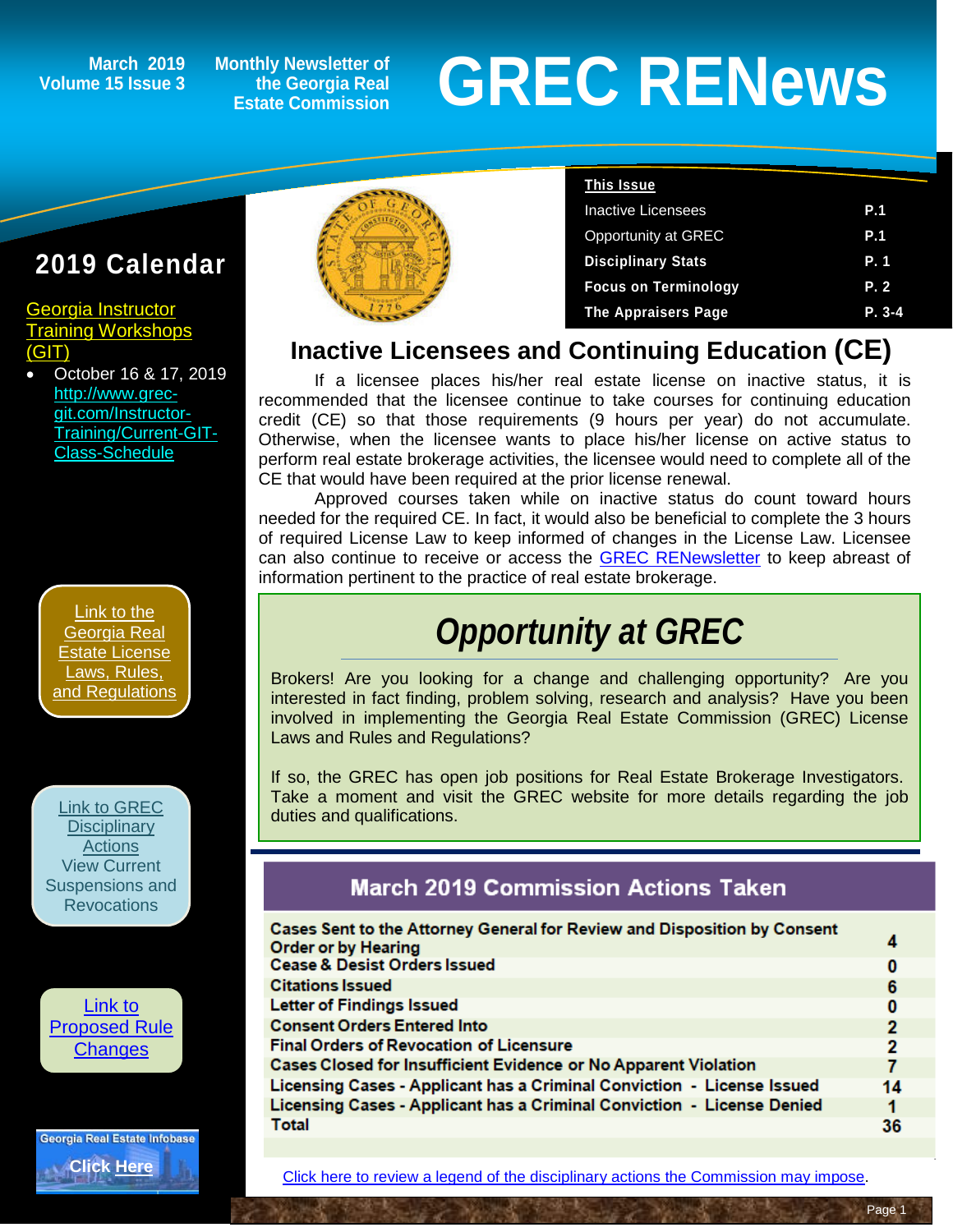**[Comments](http://www.jmre.com/grecrenewscomments2014.htm) [&](http://www.jmre.com/grecrenewscomments2014.htm) [Suggestions](http://www.jmre.com/grecrenewscomments2014.htm)**

**[SUBMIT](http://www.jmre.com/grecrenewscomments2014.htm)**

To sign up to receive the GREC RENewsletter [Click Here](https://www.grec.state.ga.us/about/subscribe.html)

### **Online Courses from GREC**

**[\\$10 each](http://www.jmre.com/grec) [3 Hour CE](http://www.jmre.com/grec)  [Course](http://www.jmre.com/grec) [Total of 9](http://www.jmre.com/grec)  [Hours CE](http://www.jmre.com/grec)  [Available](http://www.jmre.com/grec)**

[\(Also Approved](http://www.jmre.com/grec)  [as Instructor CE,](http://www.jmre.com/grec)  [not approved as](http://www.jmre.com/grec)  [License Law CE\)](http://www.jmre.com/grec)

> *["Avoiding](http://www.jmre.com/grec)  [Trust](http://www.jmre.com/grec)  [Account](http://www.jmre.com/grec)  [Trouble"](http://www.jmre.com/grec)*

*["Practicing](http://www.jmre.com/grec)  [Real Estate &](http://www.jmre.com/grec)  [Staying Out](http://www.jmre.com/grec)  [of Trouble"](http://www.jmre.com/grec)*

*["Being a](http://www.jmre.com/grec)  [Broker and](http://www.jmre.com/grec)  [Staying Out](http://www.jmre.com/grec)  [of Trouble"](http://www.jmre.com/grec)*

#### **Georgia Real Estate Commission**

Suite 1000 International Tower 229 Peachtree Street NE Atlanta, GA 30303-1605 Phone 404-656-3916

### [Link to GREC Disciplinary Actions](http://www.grec.state.ga.us/about/resanctions.html) [View Current Suspensions and Revocations](http://www.grec.state.ga.us/about/resanctions.html)

As noted in the disciplinary stats table on the previous page, there are several methods the Commission can use to protect the public and enforce the License Laws Rules and Regulations. The most serious of the these actions are the Revocation of a license which does not allow the individual to practice real estate brokerage in Georgia and the Suspension of a license that requires the licensee to stop practicing any real estate brokerage for a specified time period in addition to whatever education and trust oversight that the Commission requires for that case. The Commission posts the names of the affected licensees in a [List of Current](http://grec.state.ga.us/PDFS/About/GRECRevocations.pdf)  [Revocations](http://grec.state.ga.us/PDFS/About/GRECRevocations.pdf) as well as an ongoing [List of Current Suspensions.](http://grec.state.ga.us/PDFS/About/GRECSuspensions.pdf) These lists are available for public view on the GREC website. In addition, the public can search for a licensee by name or license number from the Consumers Tab on the GREC website and review the status of their license and see if the license is active, suspended or revoked.

### **Absolutely Must Know Section**



**In order to be the Qualifying Broker of a brokerage firm, he/she is required to be a partner, if a partnership; a member, if a limited liability company; or an officer, if a corporation, and must have signatory powers on all trust accounts.**

#### O.C.G.A.43-40-18. [Management of firm and licensed affiliates](http://www.grec.state.ga.us/about/relaw.html)

(e) Any firm which operates as a sole proprietorship must be owned entirely by a licensed broker. The qualifying broker for a firm which operates as a partnership must be a partner. If all partners of a partnership are corporations, the qualifying broker of such a partnership must be one of the partner corporation's officers whose actions are binding on both that corporation and the partnership. The qualifying broker for a firm which operates as a limited partnership must be the general partner. If the general partner of a limited partnership is a corporation, the qualifying broker of such a limited partnership must be one of that corporation's officers whose actions are binding on both the corporation and the general partner. The qualifying broker for a firm which operates as a limited liability company must be a member or, if the articles of organization or a written operating agreement vests management of the limited liability company in a manager or managers, a manager may serve as the qualifying broker. The qualifying broker for a firm which operates as a corporation must be an officer of the corporation. The broker or qualifying broker of any real estate firm must have signatory powers on all trust accounts which the firm maintains.

*Focus on Terminology: "Poaching Listings"*

When an agent purposely puts his/her own name on the advertising of another agent's listing, it is known as "poaching." Not only is this a violation of the Georgia Real Estate License Law, Rules, and Regulations, but it is not an ethical way to do business. If the listing agent provides an "unbranded" copy that other agents may send, it is important that the agent using an unbranded flyer only provides it to his/her clients and customers and not to the general public.

An exclusive listing is exclusive to the listing broker and empowers the listing broker to control the advertising of the listed property. Internet and multiple listing services enable ads and postings to be forwarded very easily, but the licensee must be careful to include the name of the listing firm unless he/she has specific written permission from the listing broker to do otherwise.

Page 2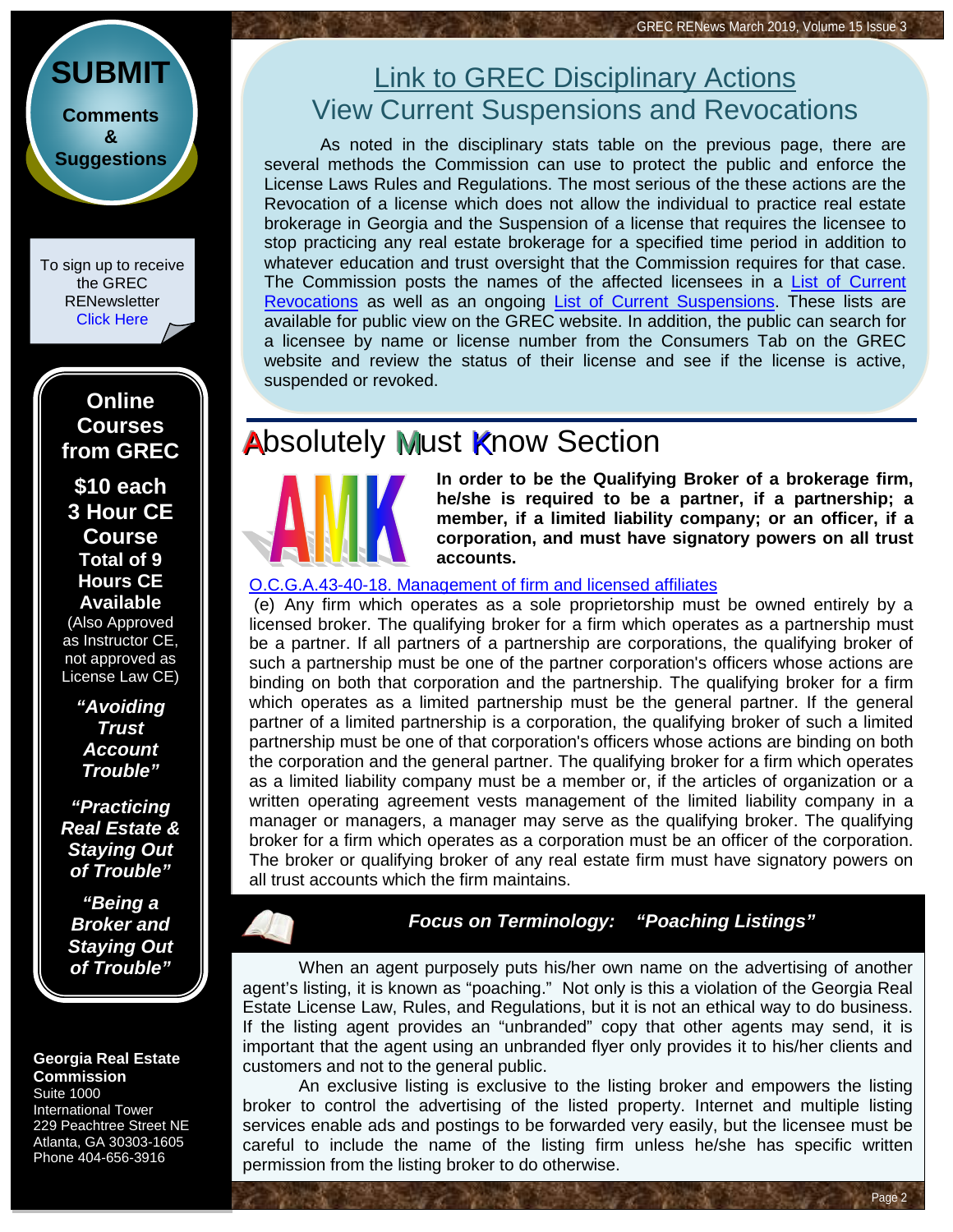## **The Appraisers Page**

### 1 **Georgia Real Estate Appraisers Board March 2019**

**Useful Links**:



[Appraisal Act](http://www.grec.state.ga.us/about/appraisersact.html) ═════════════════<br>══════════════════

[GREAB](http://www.grec.state.ga.us/about/apprsanctions.html)  **Disciplinary [Sanctions](http://www.grec.state.ga.us/about/apprsanctions.html)** 

═════════════════<br>══════════════════

## **Appraisal FAQ's 2019**

### **By: D. Scott Murphy, SRA**

Thanks for everyone who has send questions and article topics. Please keep them coming. This month I thought I would address the most frequently asked questions. Many of these questions relate back to full articles I have written in the past and I will try to reference the articles within my response to the question.

Without exception, the most frequently asked question I get is "what is the definition of gross living area – GLA". Let me first start by saying there are a number of different interpretations used in the real estate industry. Assessors have a definition, which they use as their standard. It is often referred to as Gross Building Area GBA. Architects use a standard, which measures, from the center of the exterior wall to the center of the opposing wall. Appraisers adhere to the ANSI (American National Standards Institute) definition, which measures the exterior of the home less any open space inside the home (open two story space and open foyer space). The definition separates the above grade space from the below grade space. It is very important to compare apples to apples. Think of a 3000 sf home (above grade) with a 1500 sf finished basement. Is this house worth more of less than a 4500 sf house which is all above grade? You must agree that the home with 4500 sf all above grade is more valuable. See the *[December](http://www.grec.state.ga.us/)  [2012 Gross Living Area](http://www.grec.state.ga.us/)* article and the *[January 2013 Measuring a house](http://www.grec.state.ga.us/)* article.

What is a bedroom? For a room to be considered a bedroom it must be of adequate size (most commonly 100+ square feet) – so think of a room which is roughly 10'x10'. It must have a closet which is exclusive of the 100 sf. Minimum size is generally considered to be 2' x 4'. A bedroom must have an operable window. This means the window must open and close and some definitions go on to say that it is large enough for a fireman to enter in full gear. A bedroom must have a door for privacy. Finally, it must as adequate access to a full bath. This means a full bath on the same level, which can be accessed without going through another bedroom.

What constitutes a bathroom? A half bath has a toilet and sink. A full bath has a toilet, sink and tub or shower or a tub/shower combo.

Why did the appraiser not count all my bedrooms and bathrooms in my appraisal report? This is a very common question. When reading an appraisal report it may appear as those the appraiser did not count all the bedrooms and baths in a house with a finished basement. This is due to the fact that we must separate the above grade space from the below grade space. The space where the room count and GLA are reflected is for *above* grade space only and the form specifically says this. The basement lines of the report show the space and room count for the basement area.

How long should an appraisal inspection take? The answer will vary based on the size of the home and the complexity of the property but even the most simple ranch style home should still take 20-30 minutes. More complex homes could take 1-2 hours. Most of my appraisal inspection is complete within 30-40 minutes. The appraiser should take the time to walk through the house as a typical buyer would. He must make note of the